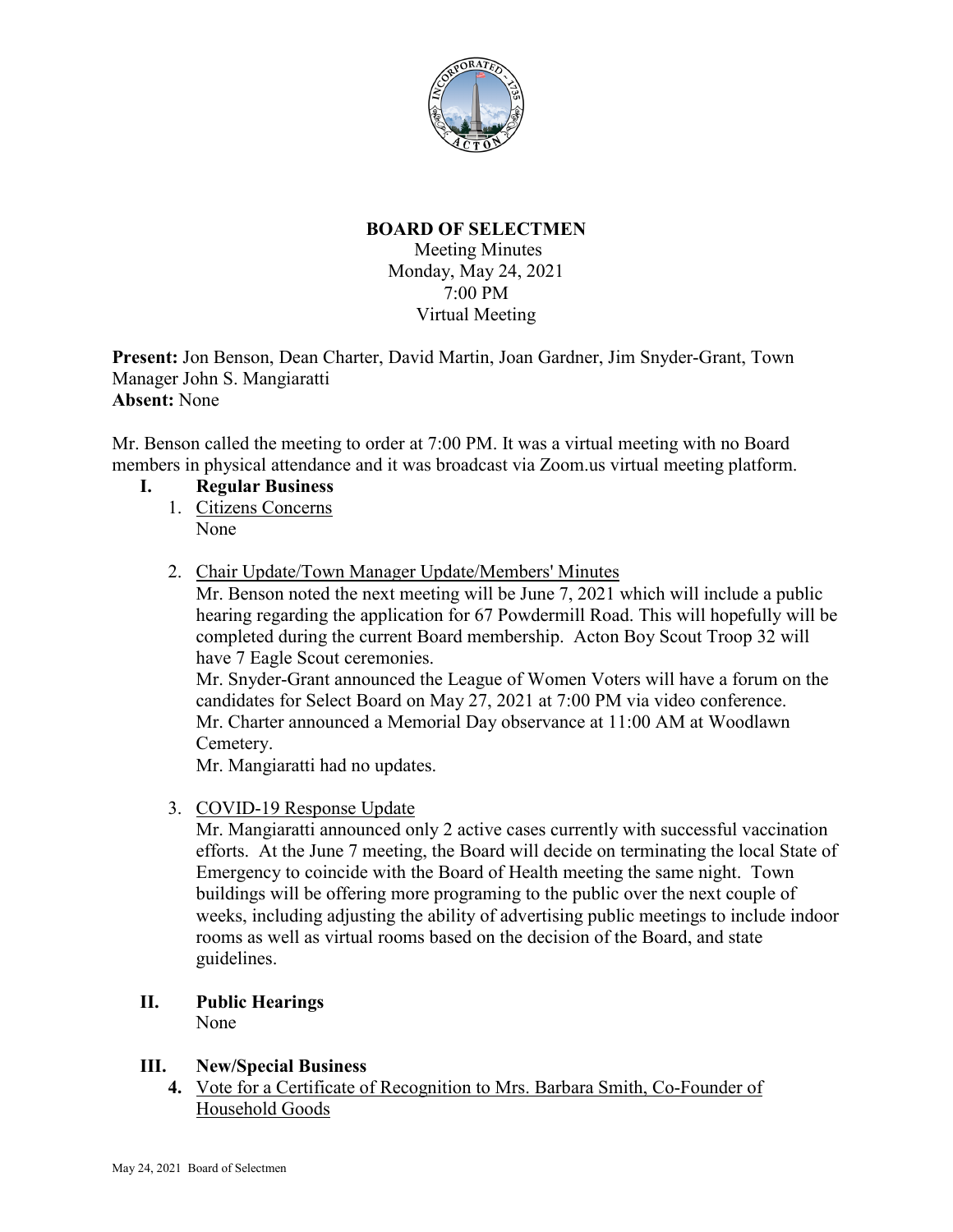

**Mr. Charter moved, seconded by Ms. Gardner to create a certificate of recognition of her 90th birthday and exemplary service to the town and the larger community and voted unanimously by roll: (Ayes: Mr. Snyder-Grant, Ms. Gardner, Mr. Charter, Mr. Benson, Mr. Martin).**

# **5.** Discuss Open Meeting Law Complaints, May 17 and 19, 2021 and Delegate

Response

Mr. Benson noted that the meeting minutes from April 12, 26 and May 3, 2021 were not summarized properly in the Citizens Concerns section such that a person not attending the meeting might not fully understand the comments that were made by the public and Mr. Benson, which was unintended. Minutes were amended but not available for the Board to review in time for this meeting.

Town Counsel Nina Pickering-Cook advised that the minutes that have been amended appropriately. Mr. Benson suggested reviewing and approving minutes at the June 7, 2021 meeting.

**6.** Discuss ALG Plan

Mr. Benson noted the double debt item of \$454,000 for the North Acton Fire Station. Mr. Mangiaratti informed the Board of the options of lowering local receipts to account for any potential shortfall in local revenue, lower free cash or stabilization contribution, or restore untaxed levy capacity or tax relief. The Board was in favor of having Mr. Benson, Mr. Charter and Mr. Mangiaratti take to the next ALG meeting on May 27, 2021 Mr. Mangiaratti's suggestion to move \$350,000 to lower the estimate of local receipts to be consistent with the potential shortfall in local revenues for FY22, and the remaining \$104,000 to reduce the Free Cash/Stabilization Fund contribution.

**7.** Update on Discussions with Kmart Property Owner

Mr. Charter updated the Board that he and Mr. Mangiaratti met via phone conference with real estate broker Atlantic Retail, representing property owner Stop & Shop, regarding recent public interest expressed to have a community center on the property. The property is currently off the market to assess all possibilities for re-use of the property, with no decision anticipated for at least 60 days. Mr. Charter suggests further pursuing the discussion when the new Board takes over in July. Several steps would have to take place if the new Board would consider purchasing the property, and any action would take a considerable amount of time including a potential needs assessment and feasibility study. Several members of the public commented on the positive need for a community center and encouraged the Board to form a committee to study the need; encouragement to form a collaborative with Boxborough; concerns regarding the structural integrity of the current building; appreciation of Board members considering this option for the site.

8. Consider Approval of Governance Agreement for Regional Emergency Communication Center with Concord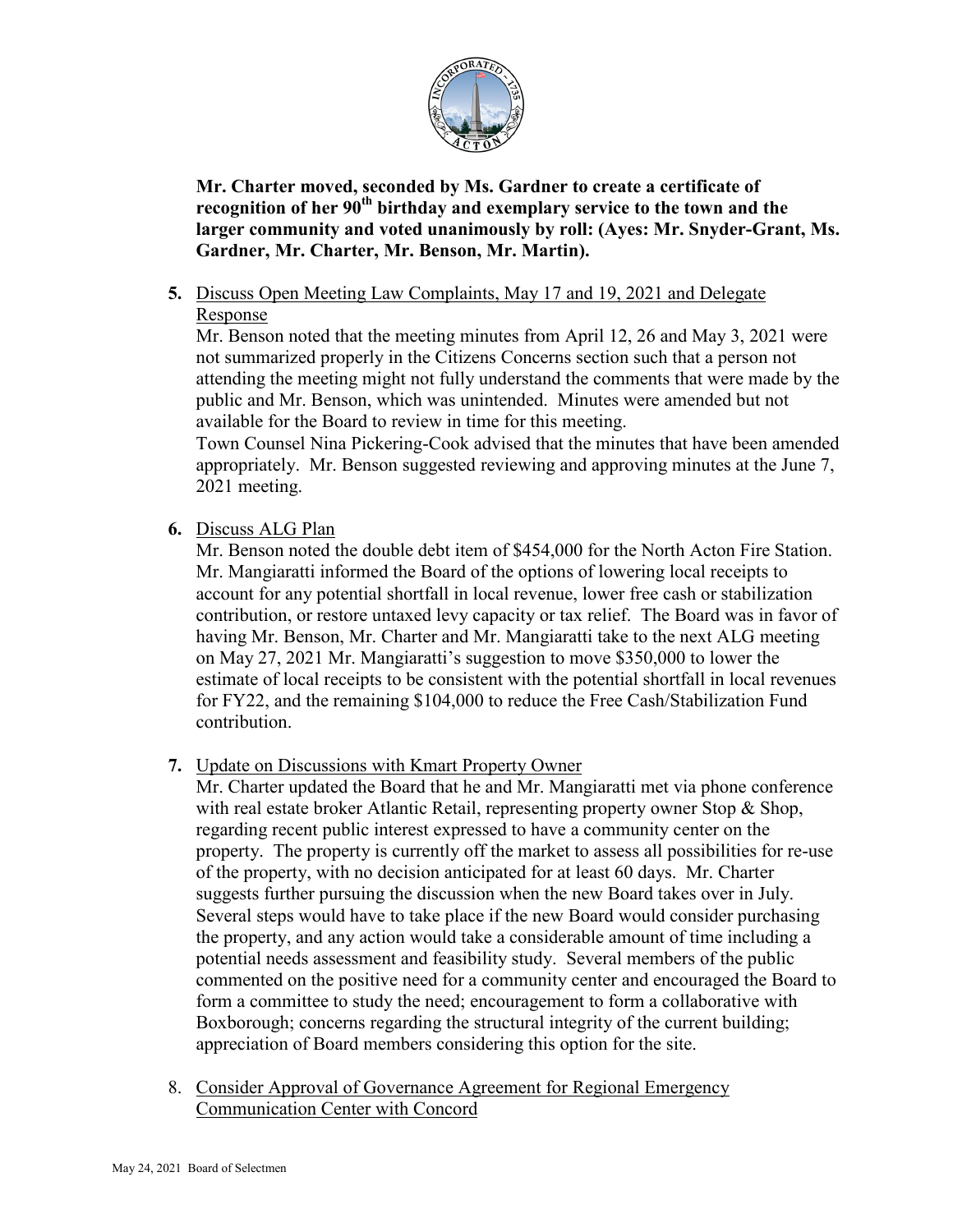

The Concord Select Board approved the Governance Agreement at its meeting held earlier in the day. The Regional Emergency Communication Center would handle all emergency and non-emergency public safety calls for Acton and Concord. A recent feasibility study indicated that forming the district would improve services, access to resources and reduce annual costs due to additional funding from the state level. The district would utilize the existing Acton Public Safety Facility, with possible retrofitting with funding from the state. Members of the public voiced some concern about the membership of the Board for Directors and request for the agreement to be approved by Town Meeting; concerns about the future of the District if other towns join, and decisions about future budgets.

**Ms. Gardner moved, seconded by Mr. Snyder-Grant, that the Acton Select Board accept the provisions of sections 180 to 18V, inclusive, of chapter 6A of the General Laws providing for the establishment of a regional 911 emergency communication district, together with the towns of Acton and Concord, and the construction or siting, administration, operation and maintenance of a regional 911 emergency communication center by the district under the provisions of the proposed district agreement filed with the Select Board, and voted unanimously by roll: (Ayes: Mr. Snyder-Grant, Ms. Gardner, Mr. Charter, Mr. Benson, Mr. Martin).**

- **9.** Review Annual Town Meeting Articles and Consider Recommendations The Board recommended all warrant articles with the exception of the three Citizens' Petitions for Dog Park funding, and two regarding Election of Planning Board members. The three Petitions were Not Recommended.
- **10.** Town Manager Performance Evaluation

Board members reviewed the Town Manager's performance evaluation which involved a numeric rating system with 15 factors. Mr. Mangiaratti's overall rating was 4.74 out of a possible overall score of 5.0. Overall, written remarks were very positive highlighting his leadership through the pandemic and his effective communication with the Board and the public.

### **IV. Consent Items**

Consent item 11 was passed over and will be taken up at the June 7, 2021 meeting. **Ms. Gardner moved, seconded by Mr. Martin to approve consent items 12-14, and voted unanimously by roll: (Ayes: Mr. Snyder-Grant, Ms. Gardner, Mr. Charter, Mr. Benson, Mr. Martin).**

**At 10:30 PM, Ms. Gardner moved, seconded by Mr. Charter to enter into executive session to discuss strategy sessions in preparation for negotiations with non-union personnel (Town Manager) under purpose 2 and voted unanimously by roll: (Ayes: Mr. Snyder-Grant, Ms. Gardner, Mr. Charter, Mr. Benson, Mr. Martin).**